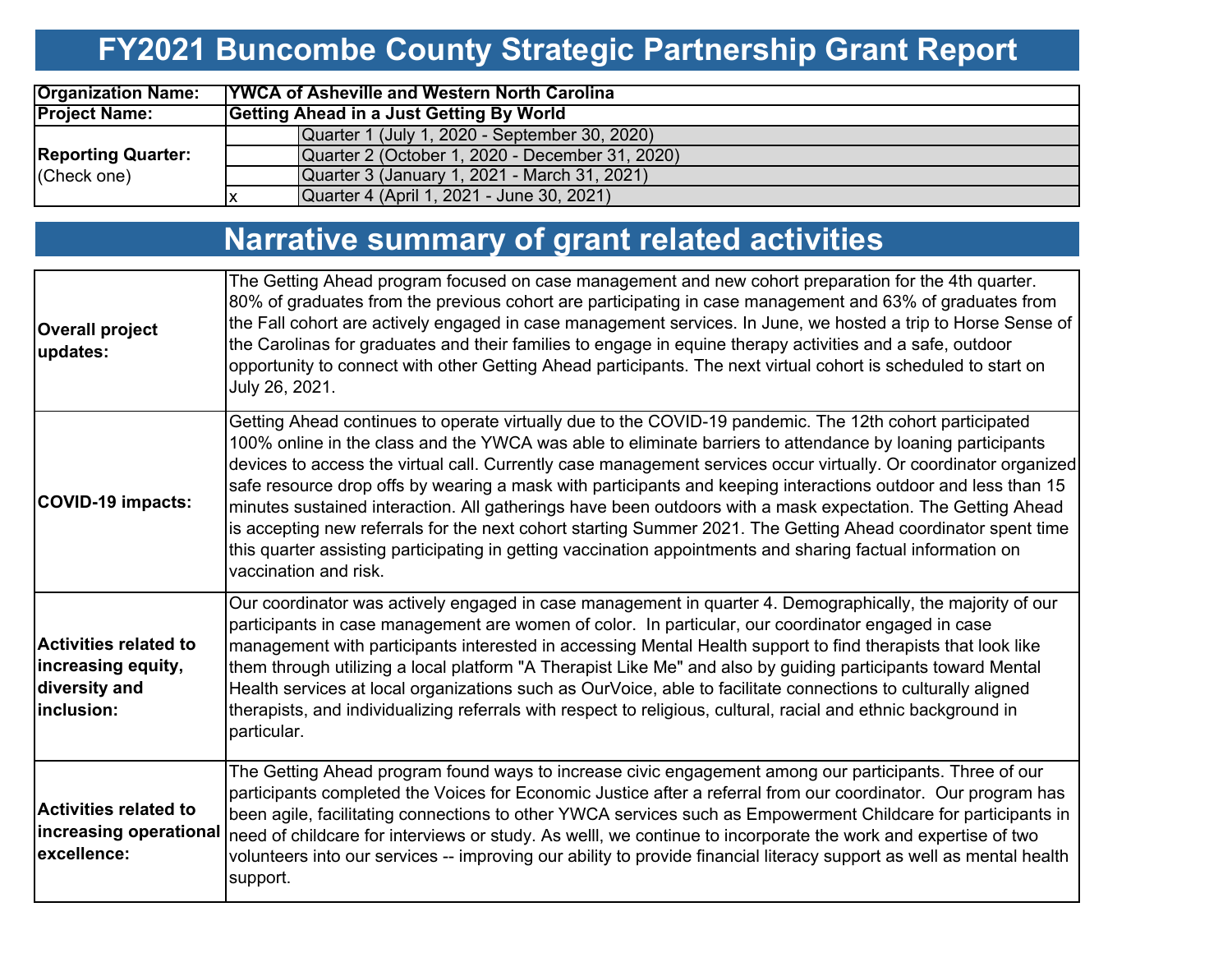### **FY2021 Buncombe County Strategic Partnership Grant Report**

| <b>Organization Name:</b> |    | <b>TYWCA of Asheville and Western North Carolina</b> |  |  |  |  |  |  |  |  |  |
|---------------------------|----|------------------------------------------------------|--|--|--|--|--|--|--|--|--|
| <b>Project Name:</b>      |    | Getting Ahead in a Just Getting By World             |  |  |  |  |  |  |  |  |  |
|                           |    | Quarter 1 (July 1, 2020 - September 30, 2020)        |  |  |  |  |  |  |  |  |  |
| <b>Reporting Quarter:</b> | 10 | Quarter 2 (October 1, 2020 - December 31, 2020)      |  |  |  |  |  |  |  |  |  |
| (Check one)               |    | Quarter 3 (January 1, 2021 - March 31, 2021)         |  |  |  |  |  |  |  |  |  |
|                           |    | Quarter 4 (April 1, 2021 - June 30, 2021)            |  |  |  |  |  |  |  |  |  |

### **Progress toward annual goals**

|                                                                                                                                                                                          |                    | Please only include new data for the specific quarter |           |                  |           |                 |
|------------------------------------------------------------------------------------------------------------------------------------------------------------------------------------------|--------------------|-------------------------------------------------------|-----------|------------------|-----------|-----------------|
| <b>Measure</b>                                                                                                                                                                           | <b>Annual Goal</b> | Quarter 1                                             | Quarter 2 | <b>Quarter 3</b> | Quarter 4 | <b>Progress</b> |
| $\sharp$ of participants completing 40 hours of<br>workshops                                                                                                                             | 35                 | 9                                                     | 9         | 8                | 10        | 36              |
| % of workshop participants reporting an<br>increased understanding of the causes of<br>poverty                                                                                           | 80%                | 100%                                                  | 100%      | 100%             | 100%      | 100%            |
| % of workshop participants demonstrating<br>knowledge of how to access resources                                                                                                         | 80%                | 100%                                                  | 100%      | 100%             | 100%      | 100%            |
| % of case management participants that build<br>their resources as evidenced by increases in<br>income, employment status, decrease in debt<br>and/or positive change in support systems | 70%                | 87%                                                   | 83%       | 89%              | 88%       | 89%             |

#### **Comments:**

During the fourth quarter, Getting Ahead had 10 graduates from the Spring cohort and a total of 36 graduates for the programmatic year. Currently, an average of 71% of program participants are actively engaged in case management. Based on pre- and post test data, 100% of program participants demonstrated an increased understanding of the causes of poverty and knowledge of how to access resources. One highlight of the quarter was the Getting Ahead trip to Horse Sense of the Carolinas, where participants were able to experience a safe, outdoor connection activities with other graduates as well as workshop embedded in equine therapy.